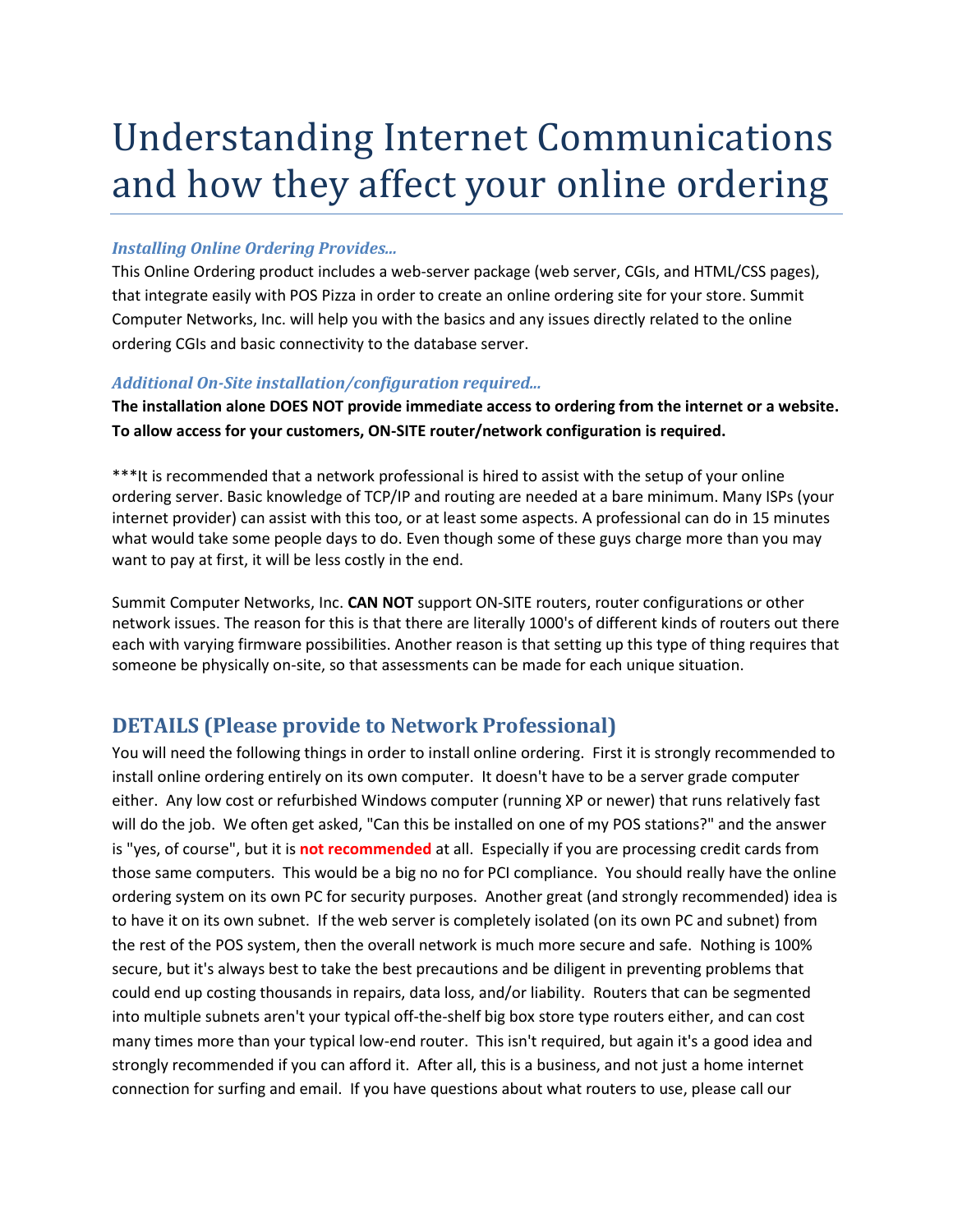support staff because we can go into a bit more detail on this subject. If you do not want to use a business grade router, you can also segment by using 2 regular NAT routers. The first one will connect to the cable modem (or DSL) and be the "primary" router. This one could be used to offer public WiFi to customers if needed as well as serve the online ordering. The online ordering machine will be connected directly to this "primary" router. You will also connect a "secondary" router's WAN port to one of the "primary" router's LAN ports. This "secondary" router should **NOT** have WiFi enabled at all. There is no need for this! The entire POS system will connect to the "secondary" router's LAN ports (directly or via a network switch) and a port forward will be setup to allow the online ordering server (primary router) to access the database server (secondary router). This puts an extra firewall between the public WiFi / web ordering system segment, and the rest of the POS system. The POS system handles sensitive information like employee records, customer records and possibly SSNs for the employees, and may use credit processing software, so you absolutely want this part of your network to be very secure!

Below is an overview of what steps are taken to install online ordering.

- 1. Make sure that the POS Pizza Database Server is already configured on a machine with a static IP on its LAN segment. This is needed so that the web ordering system knows where to locate it at all times. This is especially important when running on multiple segments.
- 2. Setup a PC that is to be the online ordering server.
- 3. Look at the router's DHCP setting and make a note of the range of addresses being assigned dynamically.
- 4. Choose a unique IP address that is part of the same subnet as the router's LAN, but one that will not interfere with the DHCP block (outside of the range) or any other static devices on the network. This may require shrinking the router's DHCP block in some cases. Taking inventory of other static devices may also be necessary. It is always a good idea to write all of this down in one place so that later modifications to the network will be easier.
- 5. Manually configure the chosen IP on the online ordering server PC directly in the Windows control panel. This is better than a DHCP reservation and is the recommended method.
- 6. Verify that the PC can access the internet using its new IP address.
- 7. Log into the Summit forums and download the latest online ordering package for POS Pizza from the PC that it will be run on. Forum access requires an account to be setup by the POS owner ahead of time. Contact Summit Computer Networks if you have questions about this.
- 8. Install the online ordering package.
- 9. During the Install the IP address of the database server will be automatically detected if it is run from the same subnet. If not you will need to know this ahead of time. On a segmented network, you will want to only allow that access between the segments and nothing more by setting up the appropriate rules in the firewall between the segments or setting up a port forward on the secondary router in a dual router system. You can always temporarily install the management utility or some other client part on this computer to test that connection. If you do this, be sure to remove this client once you have finished testing.